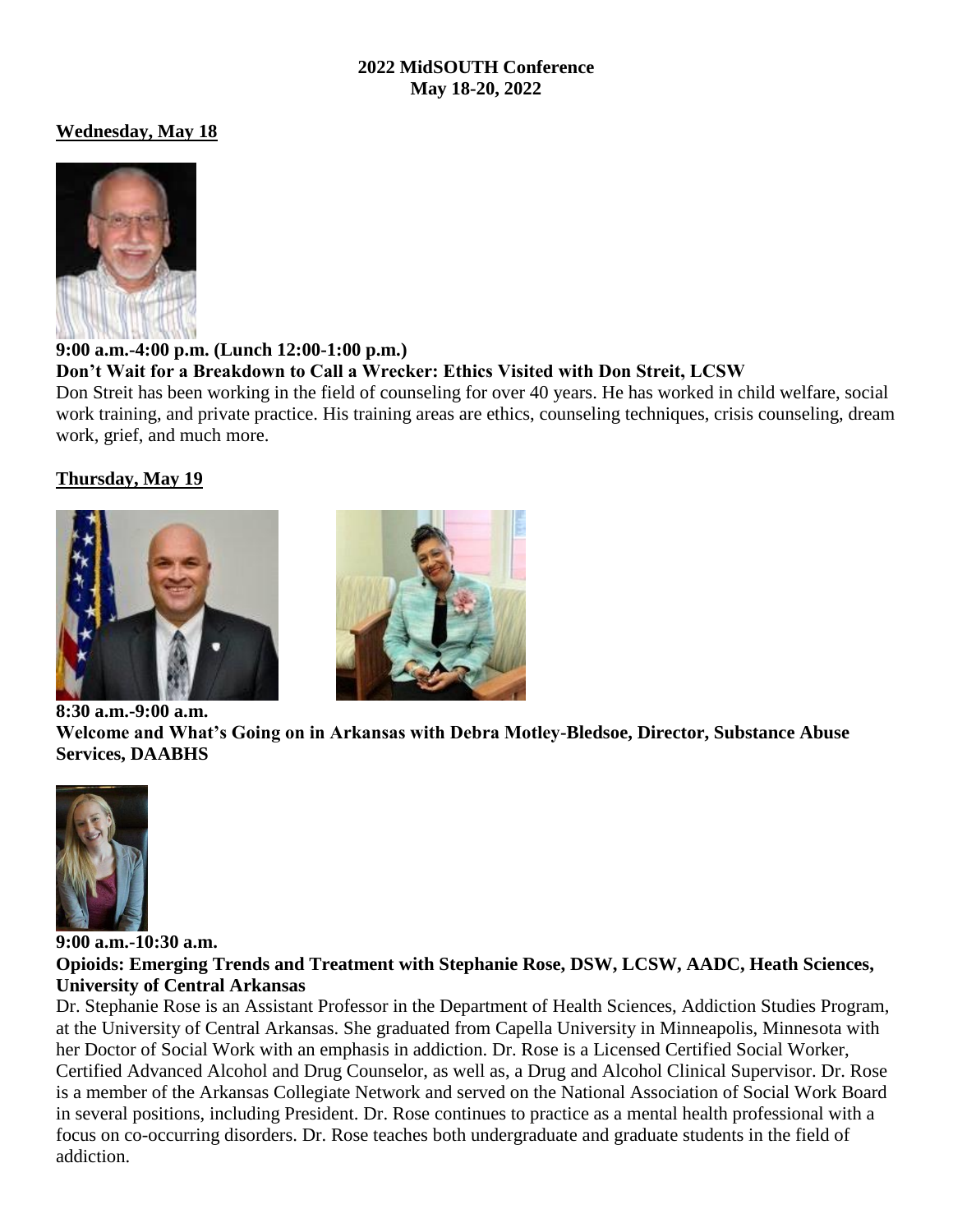#### **10:30 a.m.-12:00 p.m.**

## **Eating Disorder Treatment with Tish Jenkins, LCSW, AADC, Heath Sciences, University of Central Arkansas**

Tish Jenkins is an adjunct instructor for the Department of Health Sciences at the University of Central Arkansas. She has been practicing for over 12 years working in the areas of Attention-Deficit/Hyperactivity Disorder and Persistent Depressive Disorder, in addition to other conditions.

## **12:00 p.m.-1:00 p.m.—Lunch**



**1:00 p.m.-2:30 p.m.**

# **From Trauma to Treatment: Addressing Untreated Trauma with Tonja Myles, CPS**

Tonja Myles is an ordained minister, author, community activist, peer counselor, veteran, and subject matter expert in mental health. She promotes mental health awareness and rehabilitation with sharing her life experience being in recovery from addiction for over 36 years, suicide survivor, victim of childhood and adult sexual abuse and diagnosis of PTSD. She is trained in mental health first aid. Her role of a Certified Peer Recovery Specialist has emerged from reconnecting substance use and mental health treatment to the provision of ongoing supports in recovery.



**2:30 p.m.-4:00 p.m. Race and Behavioral Health with Tonja Myles, CPS**

Tonja Myles is an ordained minister, author, community activist, peer counselor, veteran, and subject matter expert in mental health. She promotes mental health awareness and rehabilitation with sharing her life experience being in recovery from addiction for over 36 years, suicide survivor, victim of childhood and adult sexual abuse and diagnosis of PTSD. She is trained in mental health first aid. Her role of a Certified Peer Recovery Specialist has emerged from reconnecting substance use and mental health treatment to the provision of ongoing supports in recovery.